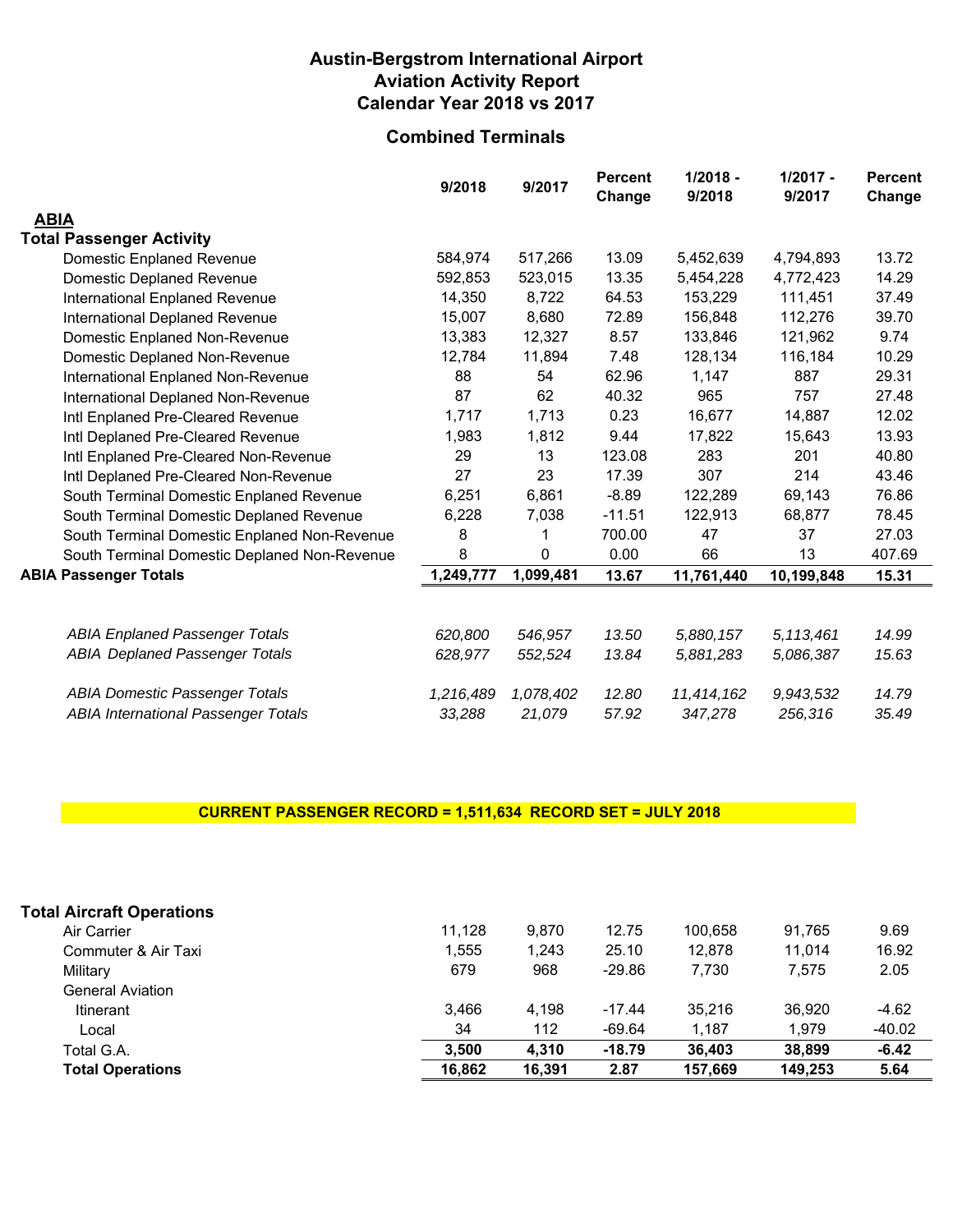#### **Austin-Bergstrom International Airport Aviation Activity Report Calendar Year 2018 vs 2017**

# **By Terminal**

|                                                 | 9/2018    | 9/2017    | <b>Percent</b><br>Change | $1/2018 -$<br>9/2018 | $1/2017 -$<br>9/2017 | <b>Percent</b><br>Change |
|-------------------------------------------------|-----------|-----------|--------------------------|----------------------|----------------------|--------------------------|
| <b>Barbara Jordan Terminal (BJT)</b>            |           |           |                          |                      |                      |                          |
| <b>Passenger Activity</b>                       |           |           |                          |                      |                      |                          |
| <b>Domestic Enplaned Revenue</b>                | 584,974   | 517,266   | 13.09                    | 5,452,639            | 4,794,893            | 13.72                    |
| Domestic Deplaned Revenue                       | 592,853   | 523,015   | 13.35                    | 5,454,228            | 4,772,423            | 14.29                    |
| International Enplaned Revenue                  | 14,350    | 8,722     | 64.53                    | 153,229              | 111,451              | 37.49                    |
| International Deplaned Revenue                  | 15,007    | 8,680     | 72.89                    | 156,848              | 112,276              | 39.70                    |
| Domestic Enplaned Non-Revenue                   | 13,383    | 12,327    | 8.57                     | 133,846              | 121,962              | 9.74                     |
| Domestic Deplaned Non-Revenue                   | 12,784    | 11,894    | 7.48                     | 128,134              | 116,184              | 10.29                    |
| International Enplaned Non-Revenue              | 88        | 54        | 62.96                    | 1,147                | 887                  | 29.31                    |
| International Deplaned Non-Revenue              | 87        | 62        | 40.32                    | 965                  | 757                  | 27.48                    |
| Intl Enplaned Pre-Cleared Revenue               | 1,717     | 1,713     | 0.23                     | 16,677               | 14,887               | 12.02                    |
| Intl Deplaned Pre-Cleared Revenue               | 1,983     | 1,812     | 9.44                     | 17,822               | 15,643               | 13.93                    |
| Intl Enplaned Pre-Cleared Non-Revenue           | 29        | 13        | 123.08                   | 283                  | 201                  | 40.80                    |
| Intl Deplaned Pre-Cleared Non-Revenue           | 27        | 23        | 17.39                    | 307                  | 214                  | 43.46                    |
| <b>Barbara Jordan Terminal Passenger Totals</b> | 1,237,282 | 1,085,581 | 13.97                    | 11,516,125           | 10,061,778           | 14.45                    |
|                                                 |           |           |                          |                      |                      |                          |
| <b>BJT Enplaned Passenger Totals</b>            | 614,541   | 540,095   | 13.78                    | 5,757,821            | 5,044,281            | 14.15                    |
| <b>BJT Deplaned Passenger Totals</b>            | 622,741   | 545,486   | 14.16                    | 5,758,304            | 5,017,497            | 14.76                    |
| <b>BJT Domestic Passenger Totals</b>            | 1,203,994 | 1,064,502 | 13.10                    | 11,168,847           | 9,805,462            | 13.90                    |
| <b>BJT International Passenger Totals</b>       | 33,288    | 21,079    | 57.92                    | 347,278              | 256,316              | 35.49                    |

#### **South Terminal (ST)**

| <b>Passenger Activity</b>                                    |                |                |                     |                    |                  |                |
|--------------------------------------------------------------|----------------|----------------|---------------------|--------------------|------------------|----------------|
| South Terminal Domestic Enplaned Revenue                     | 6.251          | 6.861          | $-8.89$             | 122.289            | 69.143           | 76.86          |
| South Terminal Domestic Deplaned Revenue                     | 6,228          | 7,038          | $-11.51$            | 122.913            | 68.877           | 78.45          |
| South Terminal Domestic Enplaned Non-Revenue                 | 8              |                | 700.00              | 47                 | 37               | 27.03          |
| South Terminal Domestic Deplaned Non-Revenue                 | 8              | 0              | 0.00                | 66                 | 13               | 407.69         |
|                                                              |                |                |                     |                    |                  |                |
| <b>South Terminal Passenger Totals</b>                       | 12.495         | 13.900         | $-10.11$            | 245.315            | 138.070          | 77.67          |
| ST Enplaned Passenger Totals<br>ST Deplaned Passenger Totals | 6.259<br>6.236 | 6.862<br>7.038 | $-8.79$<br>$-11.40$ | 122.336<br>122,979 | 69.180<br>68,890 | 76.84<br>78.52 |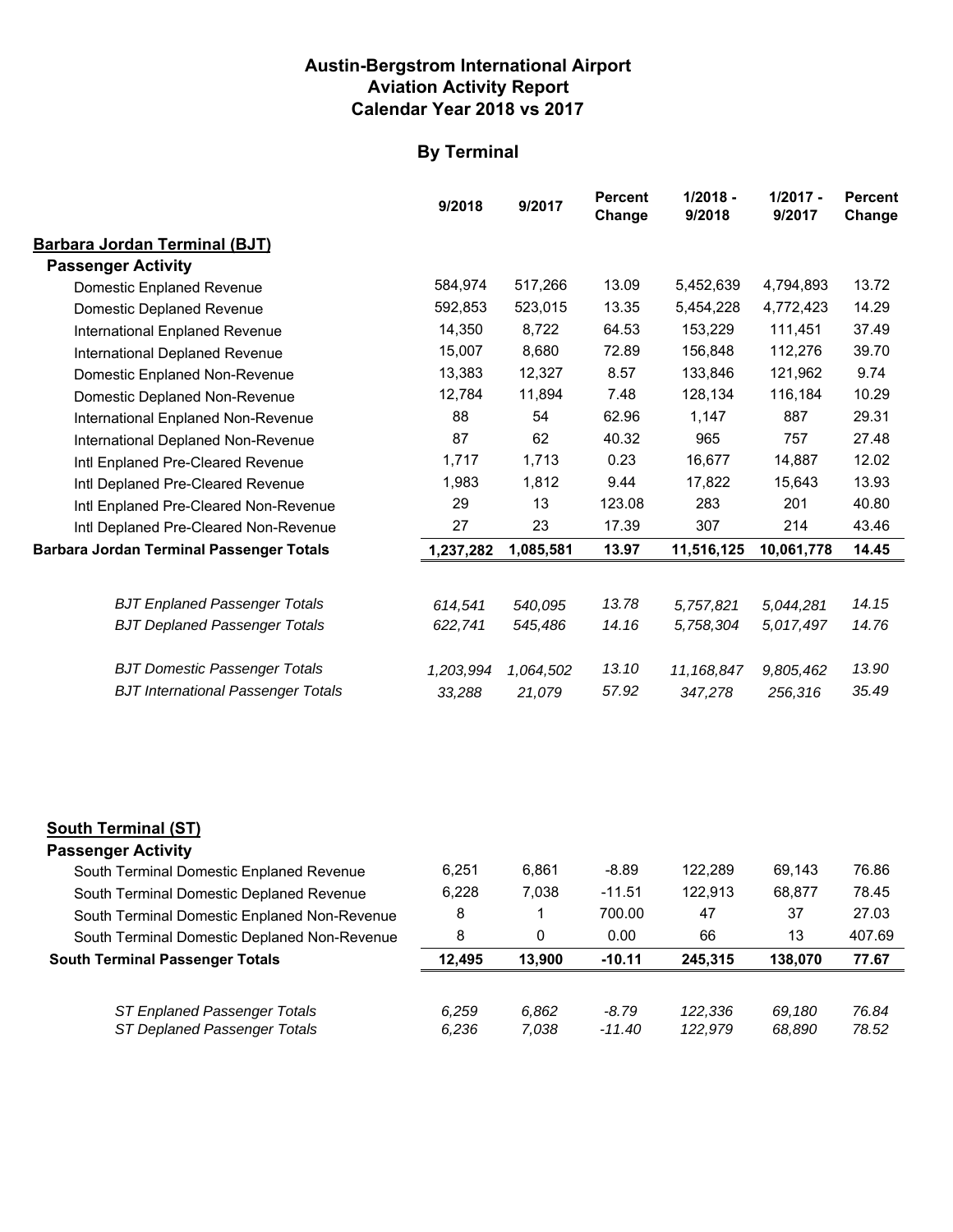#### **Austin-Bergstrom International Airport Aviation Activity Report Calendar Year 2018 vs 2017**

|                                            | 9/2018       | 9/2017     | <b>Percent</b><br>Change | $1/2018 -$<br>9/2018 | $1/2017 -$<br>9/2017 | <b>Percent</b><br>Change |
|--------------------------------------------|--------------|------------|--------------------------|----------------------|----------------------|--------------------------|
| <b>Total Cargo Activity</b>                |              |            |                          |                      |                      |                          |
| Mail                                       |              |            |                          |                      |                      |                          |
| Domestic Enplaned Mail                     | 244,037      | 183,558    | 32.95                    | 1,826,699            | 1,739,002            | 5.04                     |
| <b>Domestic Deplaned Mail</b>              | 390,422      | 387,830    | 0.67                     | 3,759,693            | 3,320,216            | 13.24                    |
| International Enplaned Mail                | 0            | 0          | 0.00                     | 0                    | 0                    | 0.00                     |
| International Deplaned Mail                | 0            | 0          | 0.00                     | 0                    | $\overline{2}$       | $-100.00$                |
| South Terminal-Intl Enplaned Mail          | 0            | 0          | 0.00                     | 0                    | $\mathbf 0$          | 0.00                     |
| South Terminal-Intl Deplaned Mail          | 0            | 0          | 0.00                     | 0                    | 0                    | 0.00                     |
| <b>Mail Totals</b>                         | 634,459      | 571,388    | 11.04                    | 5,586,392            | 5,059,220            | 10.42                    |
|                                            |              |            |                          |                      |                      |                          |
| Cargo                                      |              |            |                          |                      |                      |                          |
| Domestic Enplaned Cargo                    | 4,796,176    | 6,314,785  | $-24.05$                 | 44,377,210           | 46,799,576           | $-5.18$                  |
| Domestic Deplaned Cargo                    | 6,919,186    | 7,206,354  | $-3.98$                  | 61,572,919           | 63,260,529           | $-2.67$                  |
| International Enplaned Cargo               | 442,983      | 519,111    | $-14.67$                 | 5,250,897            | 5,904,906            | $-11.08$                 |
| International Deplaned Cargo               | 91,384       | 900,853    | $-89.86$                 | 2,125,832            | 3,628,959            | $-41.42$                 |
| South Terminal-Intl Enplaned Cargo         | 0            | 0          | 0.00                     | 0                    | 0                    | 0.00                     |
| South Terminal-Intl Deplaned Cargo         | 0            | 0          | 0.00                     | $\mathbf{0}$         | 0                    | 0.00                     |
| <b>Cargo Totals</b>                        | 12,249,729   | 14,941,103 | $-18.01$                 | 113,326,858          | 119,593,970          | $-5.24$                  |
|                                            |              |            |                          |                      |                      |                          |
| <b>Belly Freight</b>                       |              |            |                          |                      |                      |                          |
| Domestic Enplaned Belly Freight            | 303,695      | 290,805    | 4.43                     | 2,725,009            | 2,496,653            | 9.15                     |
| Domestic Deplaned Belly Freight            | 503,569      | 496,065    | 1.51                     | 4,398,562            | 4,582,764            | $-4.02$                  |
| International Enplaned Belly Freight       | 283,732      | 230,364    | 23.17                    | 2,456,181            | 2,061,702            | 19.13                    |
| International Deplaned Belly Freight       | 560,784      | 729,001    | $-23.08$                 | 5,206,613            | 6,415,879            | $-18.85$                 |
| South Terminal-Intl Enplaned Belly Freight | 0            | 0          | 0.00                     | 0                    | 0                    | 0.00                     |
| South Terminal-Intl Deplaned Belly Freight | 0            | 0          | 0.00                     | 0                    | $\mathbf{0}$         | 0.00                     |
| <b>Belly Freight Totals</b>                | 1,651,780    | 1,746,235  | $-5.41$                  | 14,786,365           | 15,556,998           | $-4.95$                  |
| Cargo Totals (Mail, Cargo, Belly Freight)  | 14,535,968   | 17,258,726 | $-15.78$                 | 133,699,615          | 140,210,188          | $-4.64$                  |
|                                            |              |            |                          |                      |                      |                          |
| <b>Enplaned Cargo Totals</b>               | 6,070,623    | 7,538,623  | $-19.47$                 | 56,635,996           | 59,001,839           | $-4.01$                  |
| <b>Deplaned Cargo Totals</b>               | 8,465,345    | 9,720,103  | $-12.91$                 | 77,063,619           | 81,208,349           | $-5.10$                  |
| <b>Domestic Cargo Totals</b>               | 13, 157, 085 | 14,879,397 | $-11.58$                 | 118,660,092          | 122, 198, 740        | $-2.90$                  |
| <b>International Cargo Totals</b>          | 1,378,883    | 2,379,329  | $-42.05$                 | 15,039,523           | 18,011,448           | $-16.50$                 |

**CURRENT CARGO RECORD = 40,215,518 RECORD SET = MARCH 2001**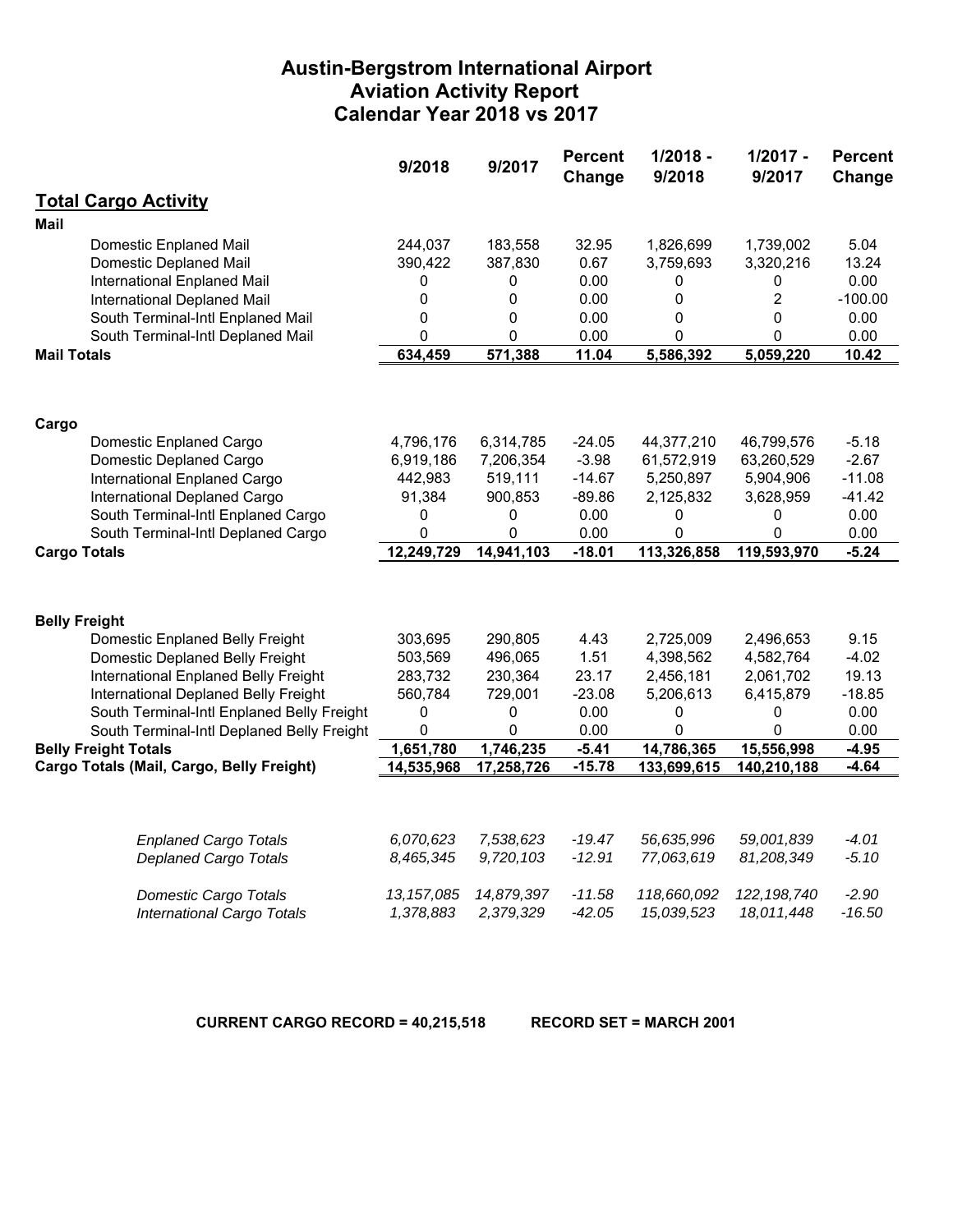#### **AUS – Airline Codes**  September 2018

| Code           | <b>Carrier</b>                                                             |
|----------------|----------------------------------------------------------------------------|
| AM             | Aerovias de Mexico S.A. de C.V. dba AeroMexico Airlines                    |
| AC             | Air Canada                                                                 |
| <b>AS</b>      | Alaska Airlines, Inc. (Includes Virgin America. Merger effective 2/1/2018) |
| G <sub>4</sub> | Allegiant Air, LLC                                                         |
| AA             | American Airlines, Inc.                                                    |
| <b>BA</b>      | <b>British Airways Plc</b>                                                 |
| Y4             | Concesionaria Vuela Compañía de Aviación, S.A.P.I. de C.V dba Volaris      |
| DE             | <b>Condor Airlines</b>                                                     |
| <b>DL</b>      | <b>Delta Airlines</b>                                                      |
| F <sub>9</sub> | <b>Frontier Airlines</b>                                                   |
| B <sub>6</sub> | JetBlue Airways Corp.                                                      |
| <b>DY</b>      | Norwegian Air UK, Ltd.                                                     |
| <b>WN</b>      | <b>Southwest Airlines</b>                                                  |
| SY             | Sun Country Airlines/ MN Airlines, LLC                                     |
| WQ             | <b>Swift Air</b>                                                           |
| <b>UA</b>      | United Airlines, Inc.                                                      |
| VC             | <b>VIA Airlines</b>                                                        |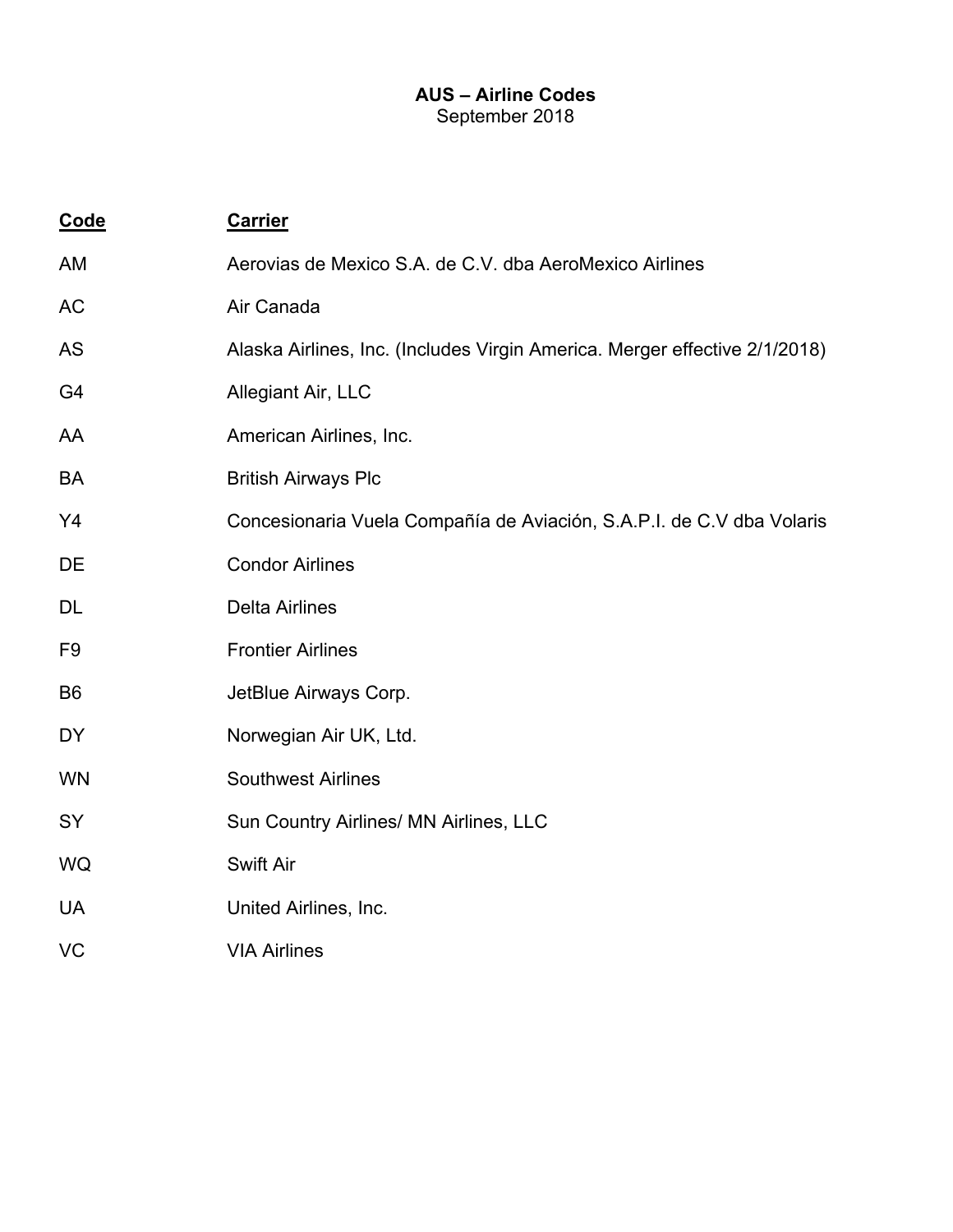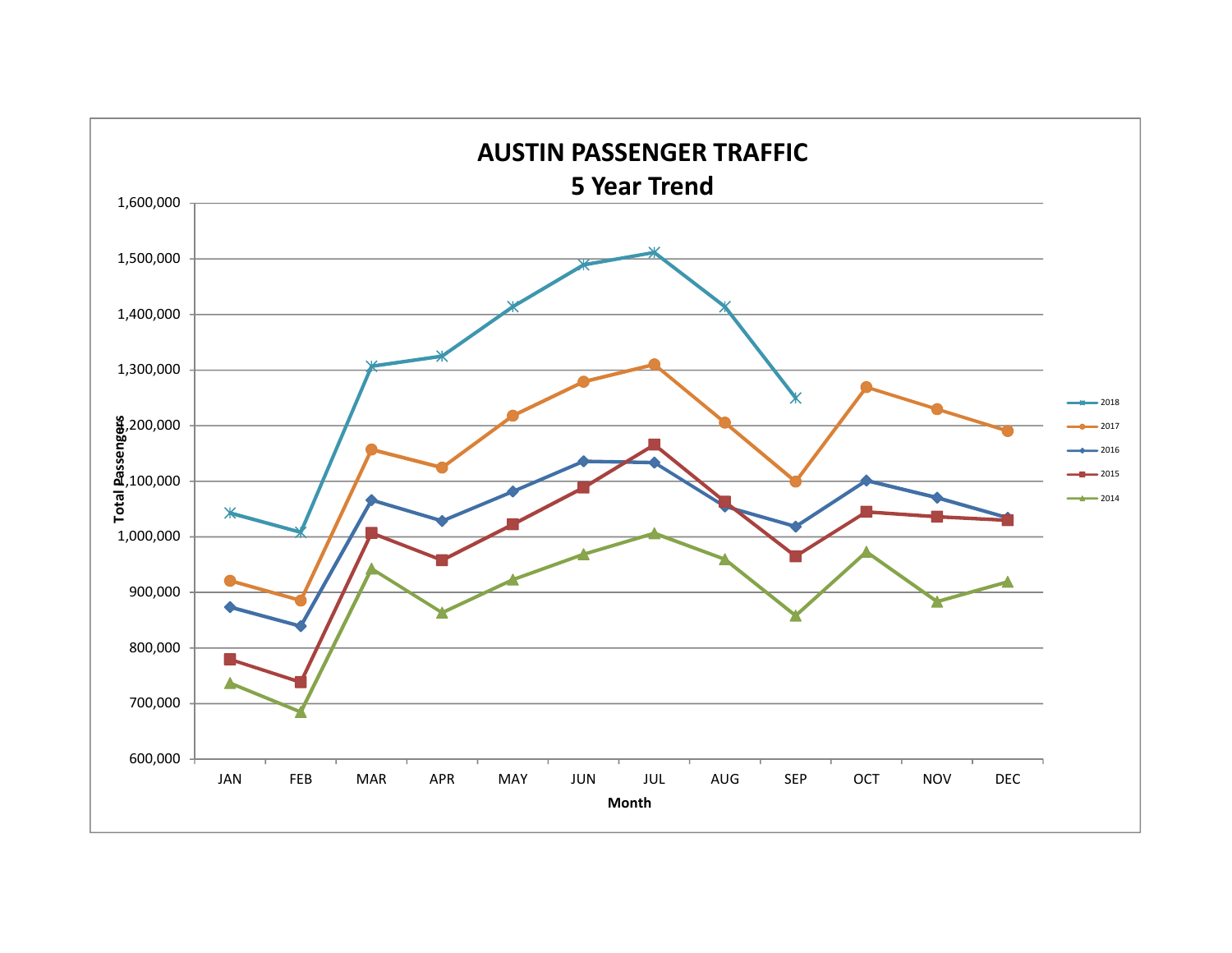# **TOTAL CARGO POUNDAGE - AUSTIN, TEXAS**

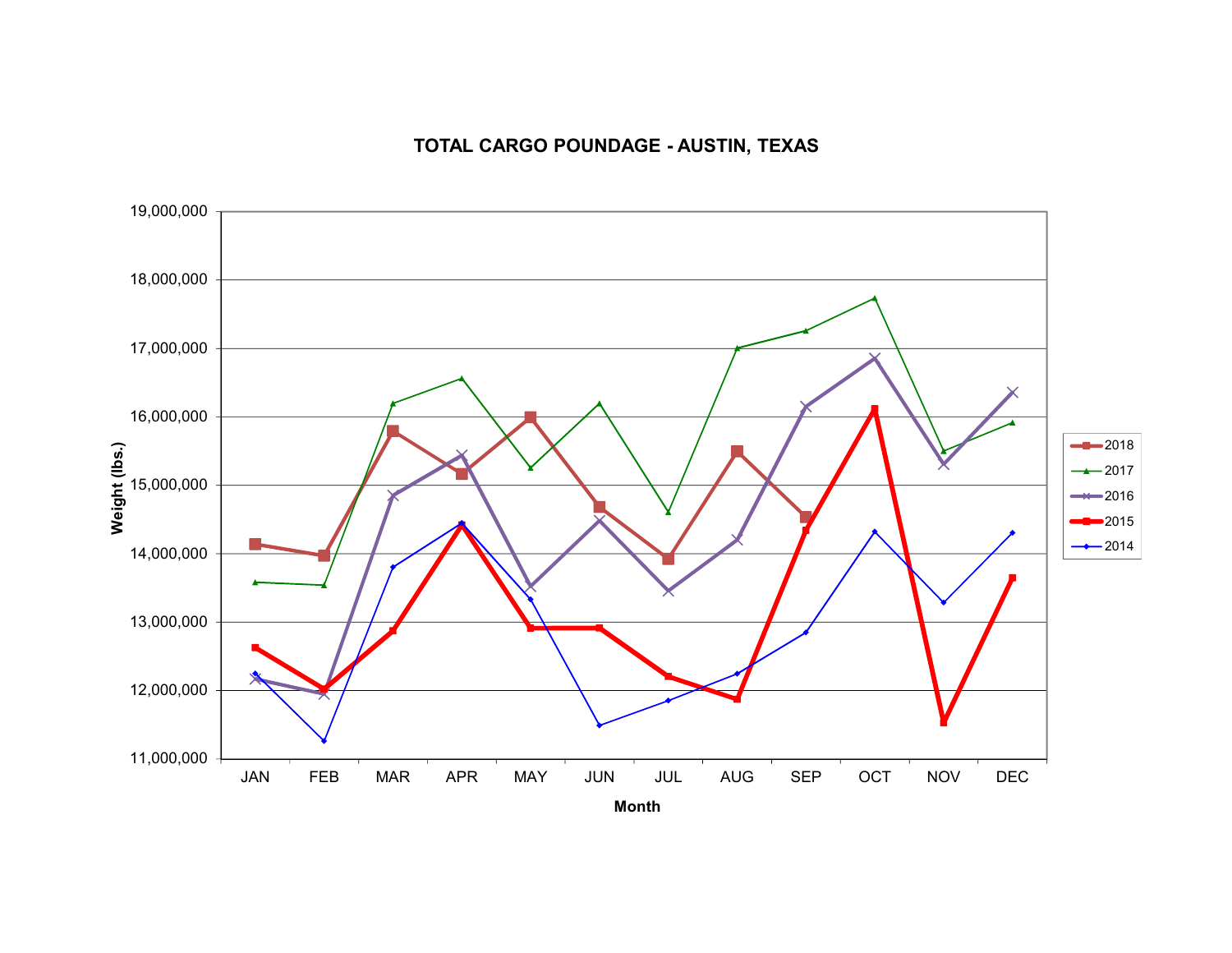**Average Daily Passengers**

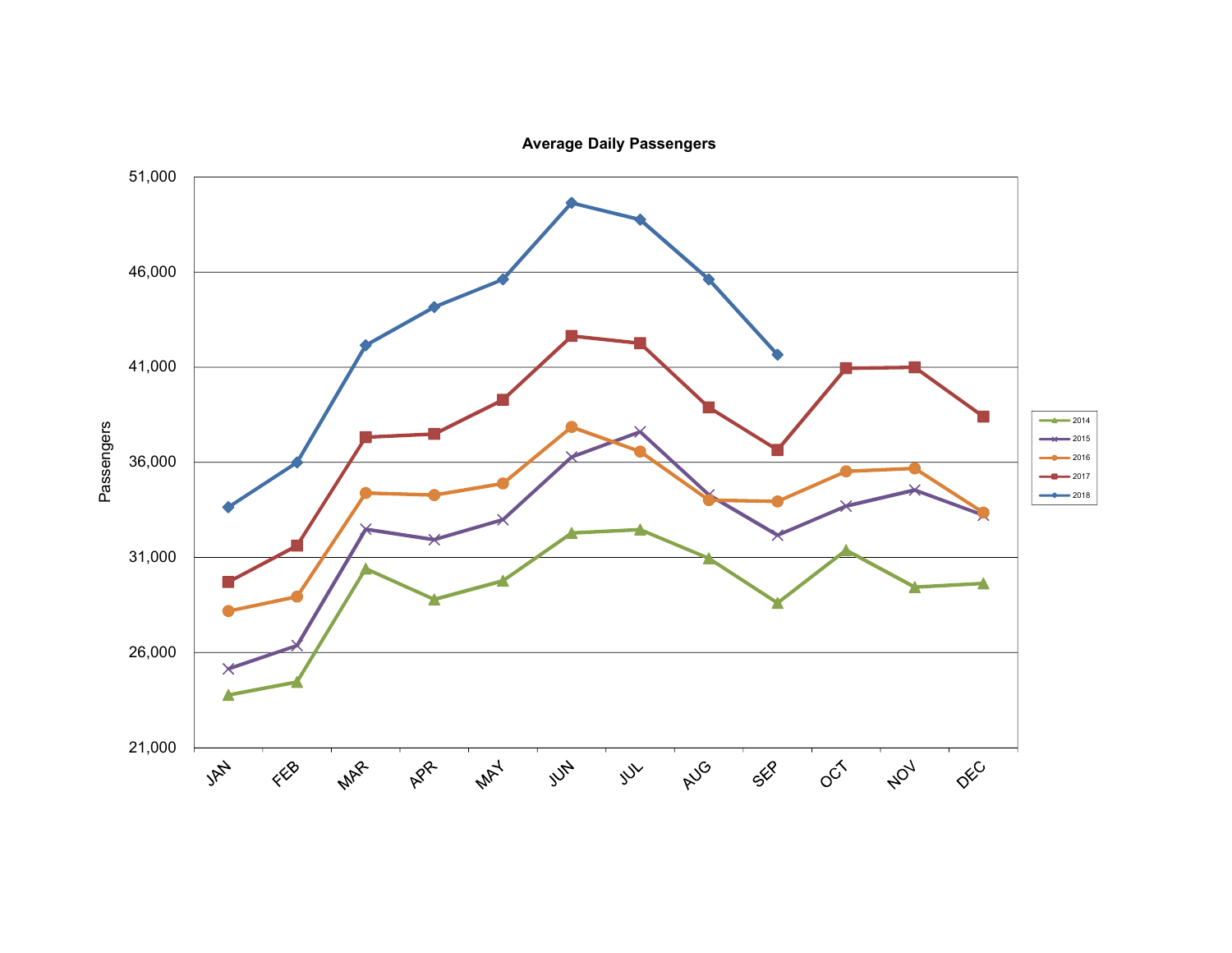

**Monthly % Change in Average Daily Passengers**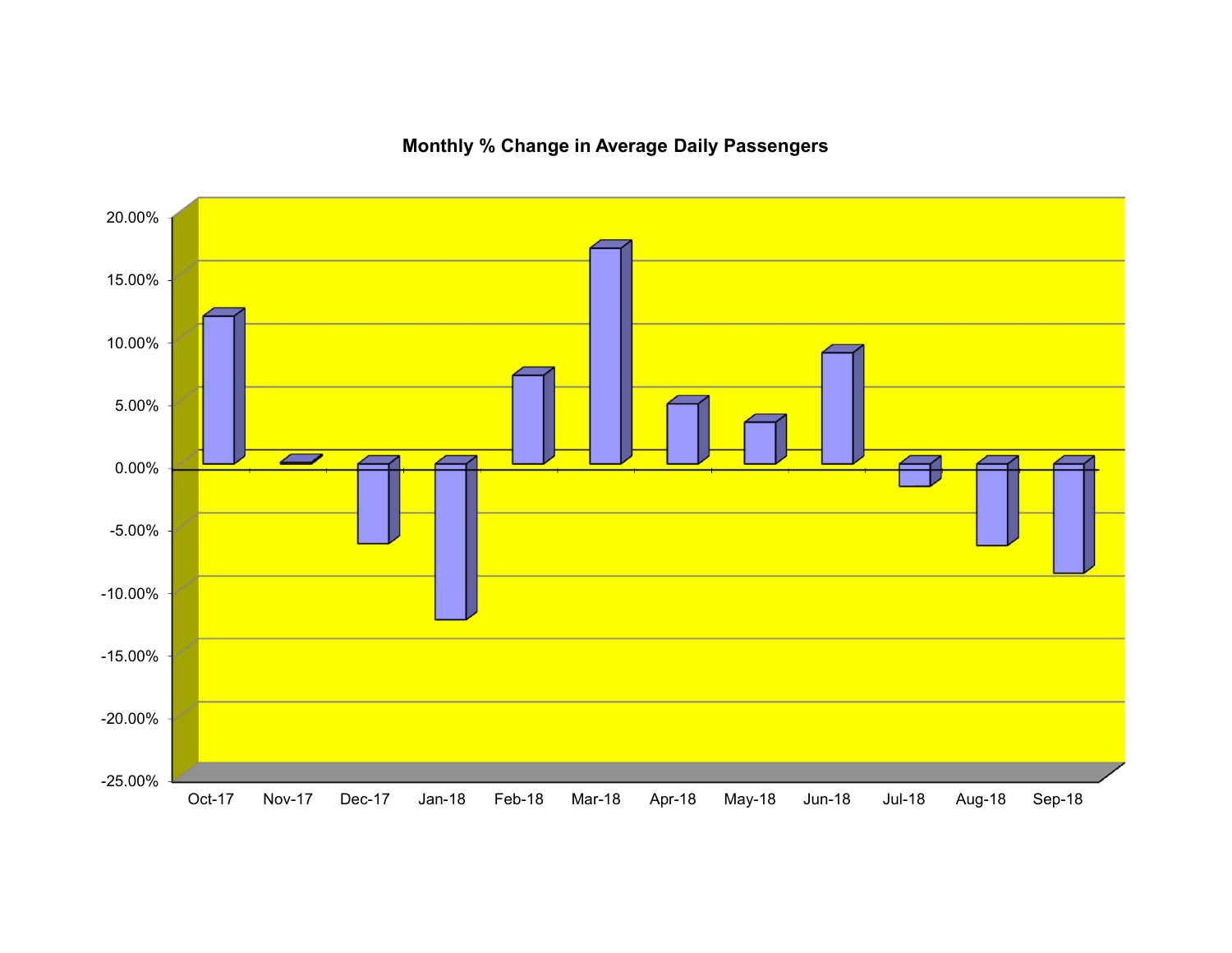## **HISTORY OF INTERNATIONAL AIR CARGO**

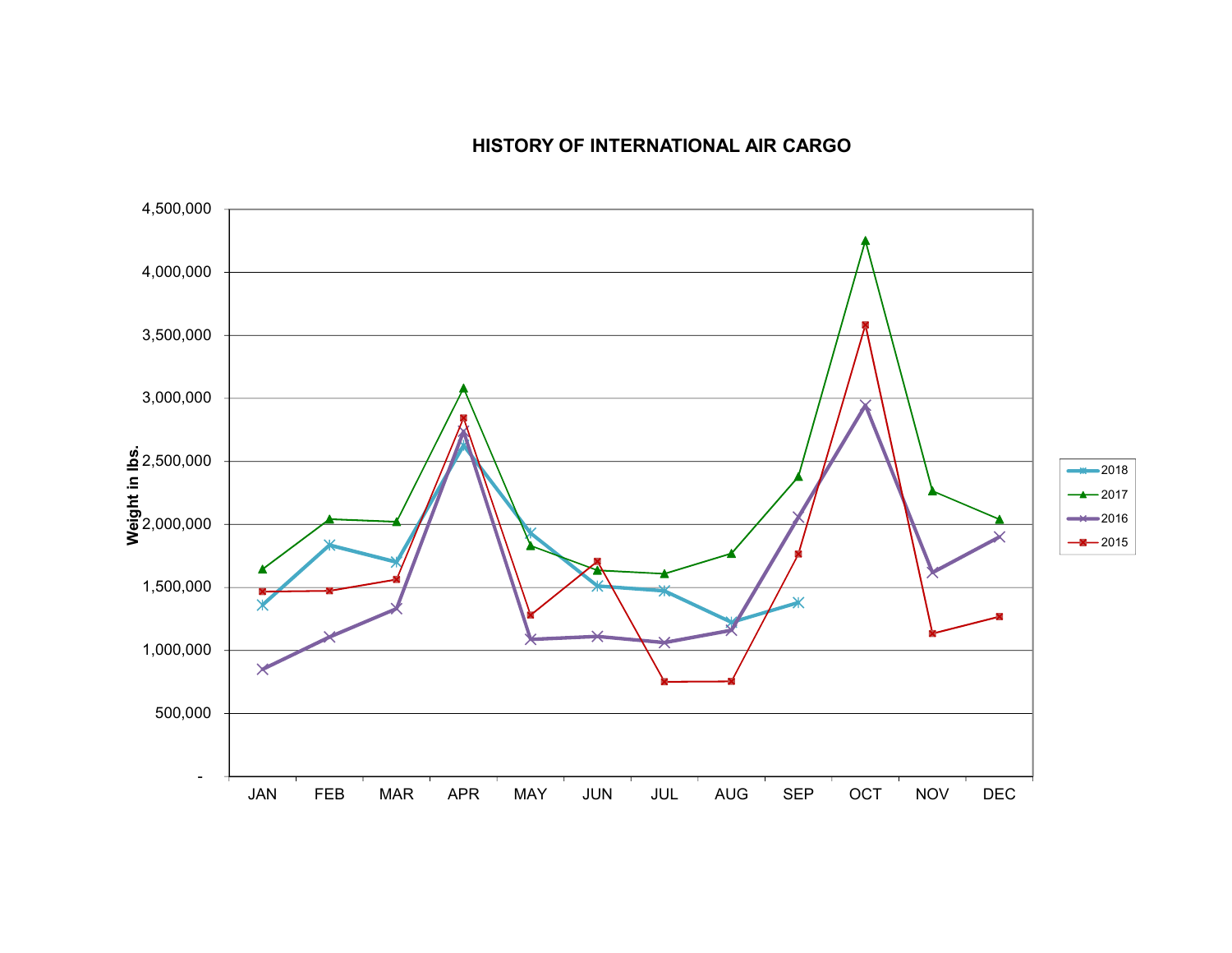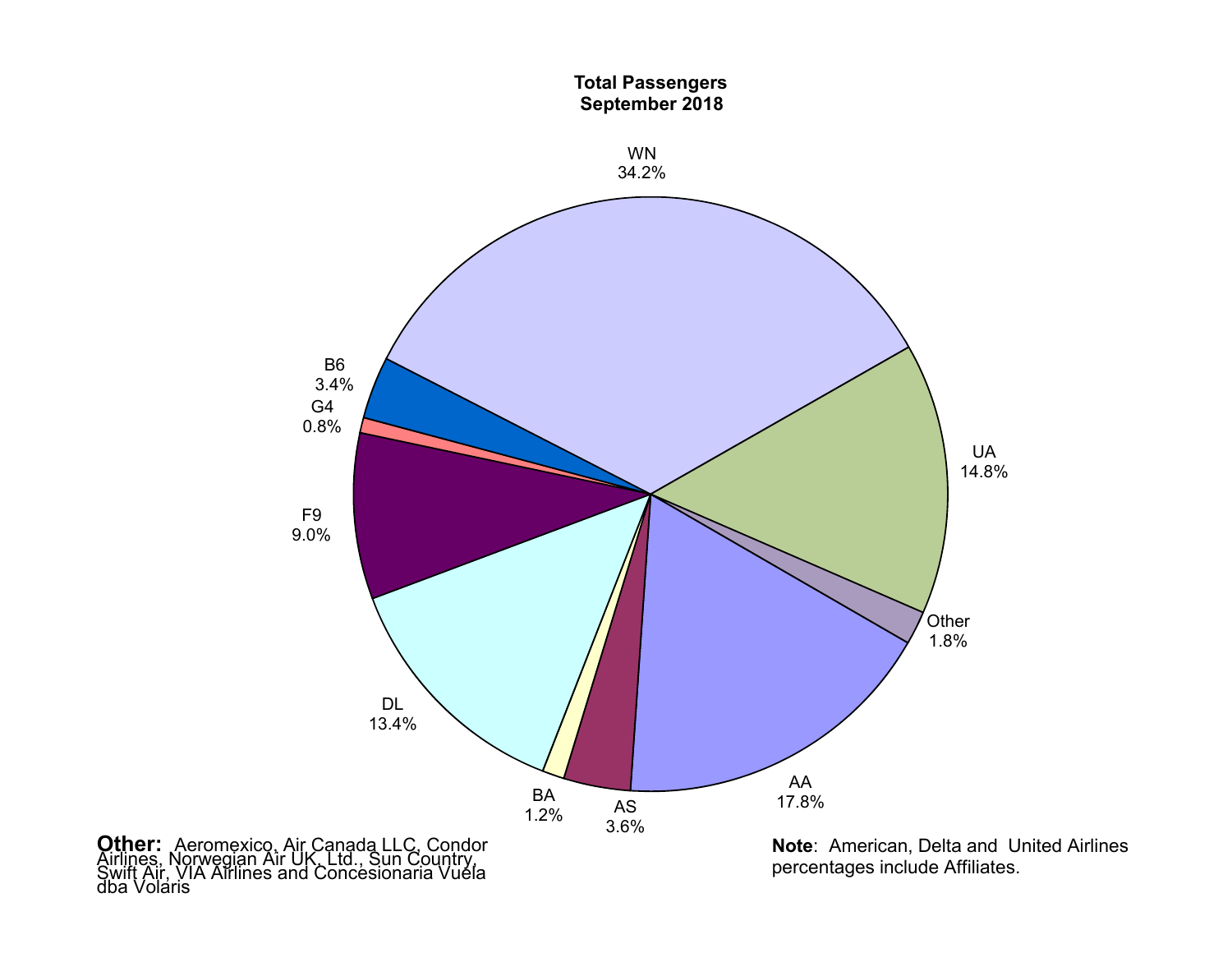

**Note:** American/US Airways, Delta<br>and United Airlines percentages<br>include Affiliates.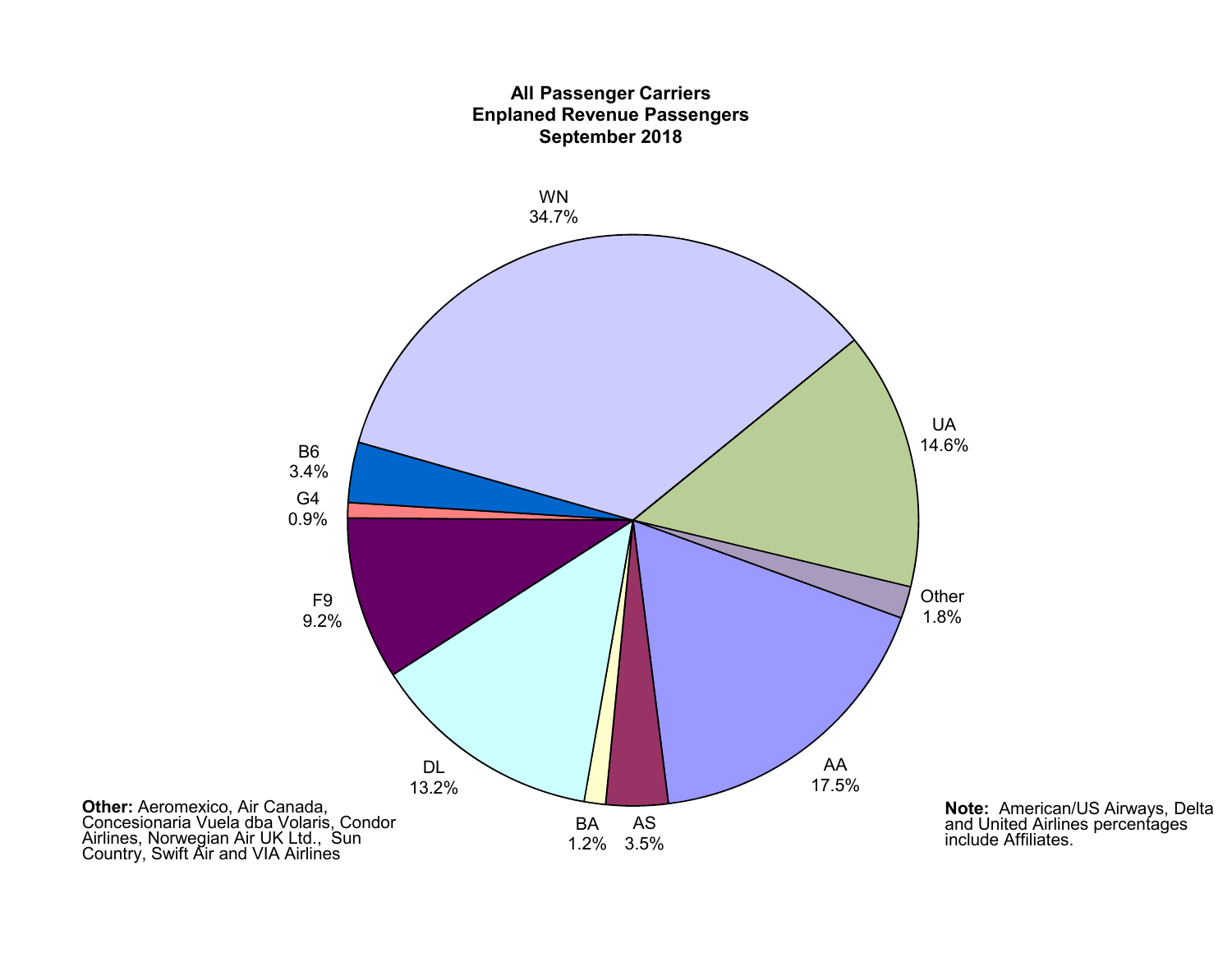#### **AUS Belly Freight Market Shares September 2018**

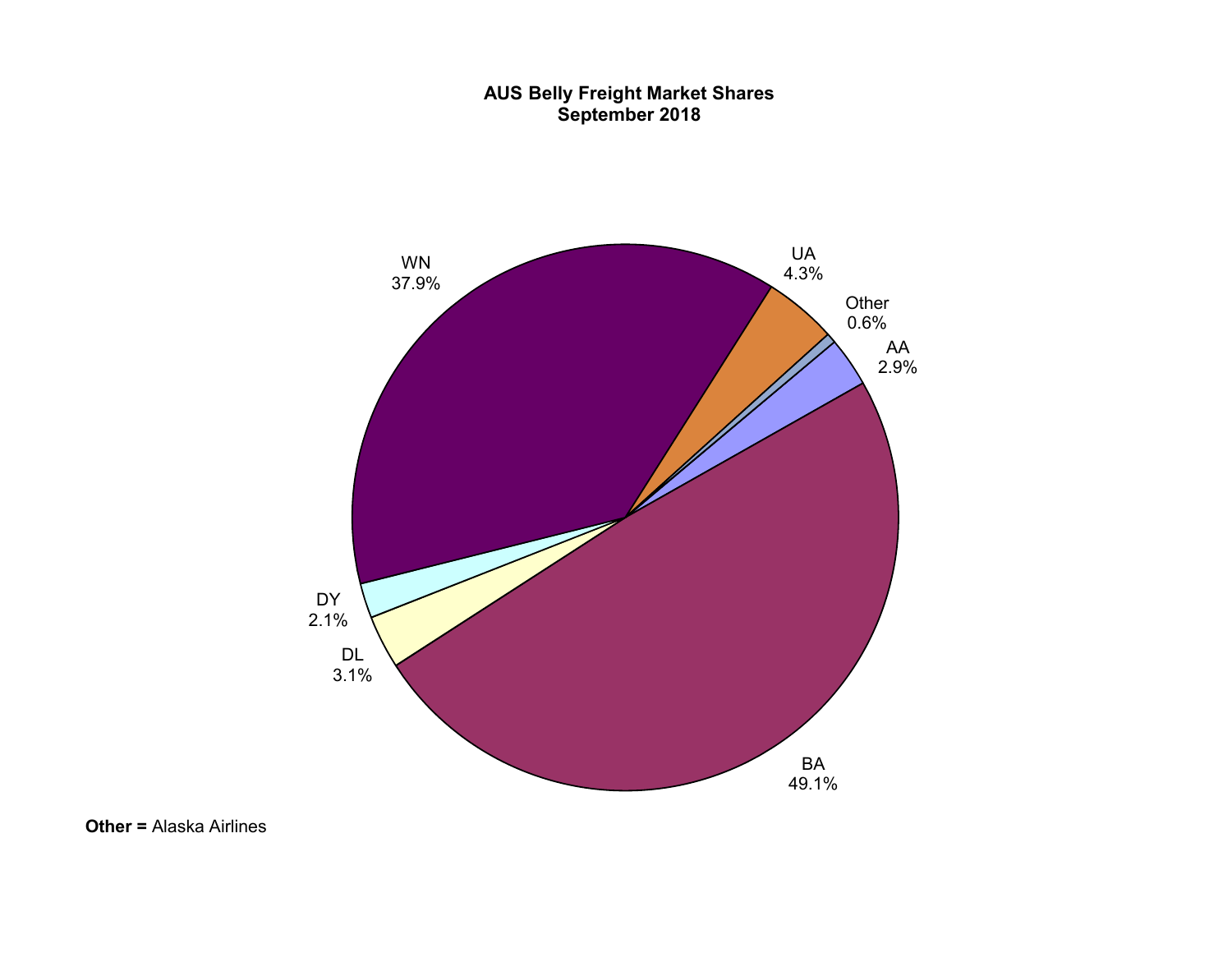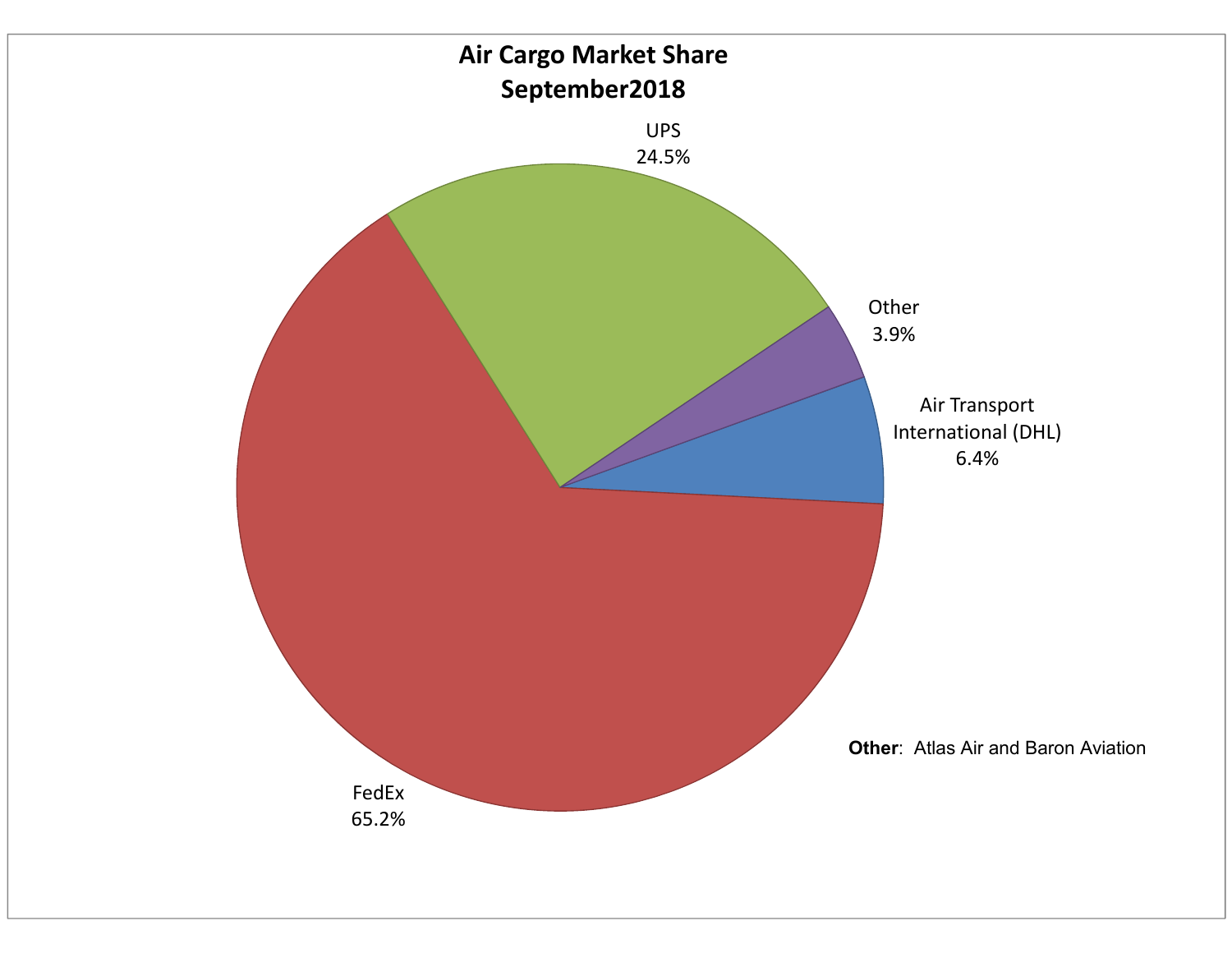

#### **AUS Scheduled Passenger Aircraft Fleet Mix September 2018**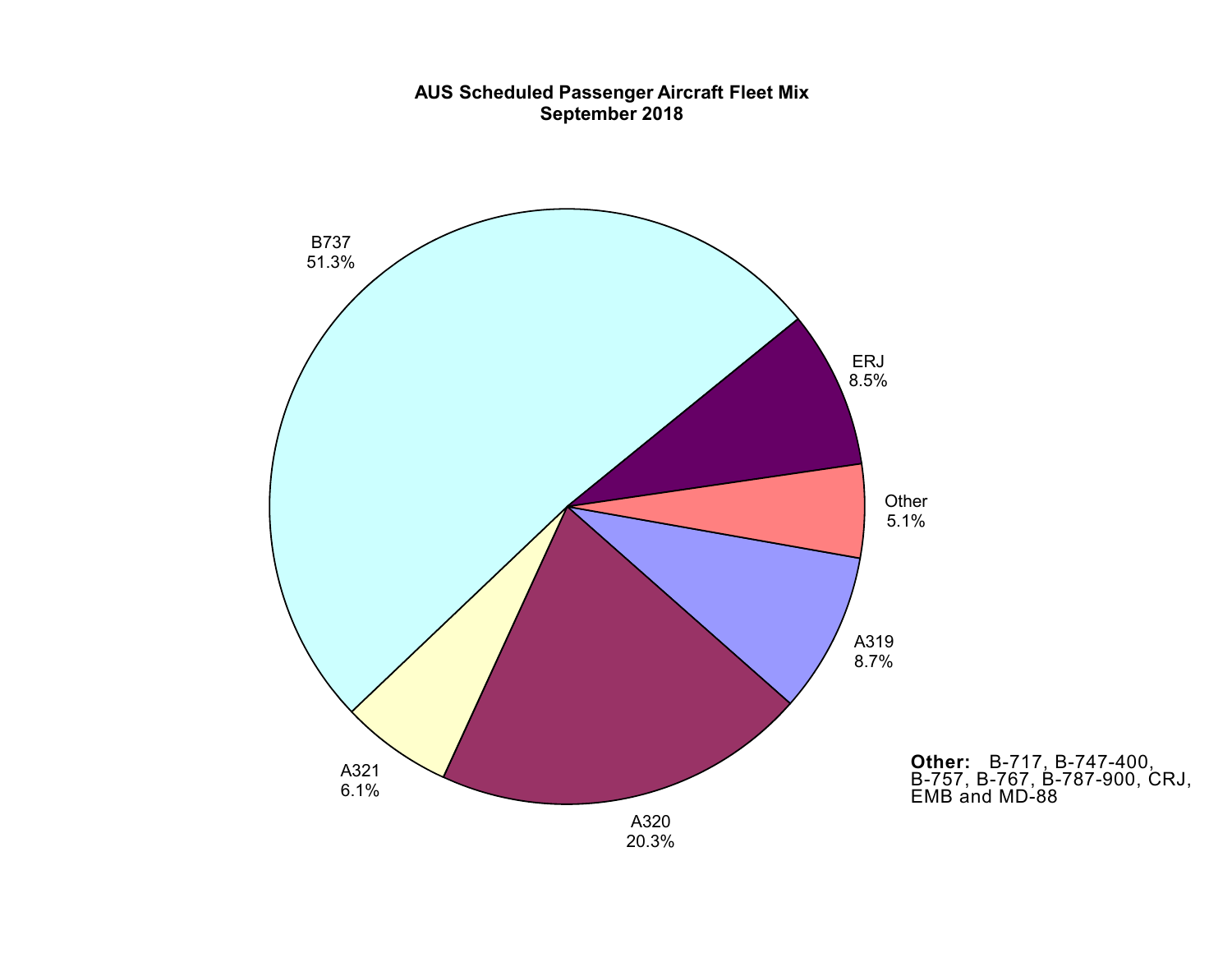#### **AUS Scheduled Cargo Aircraft Fleet Mix September 2018**

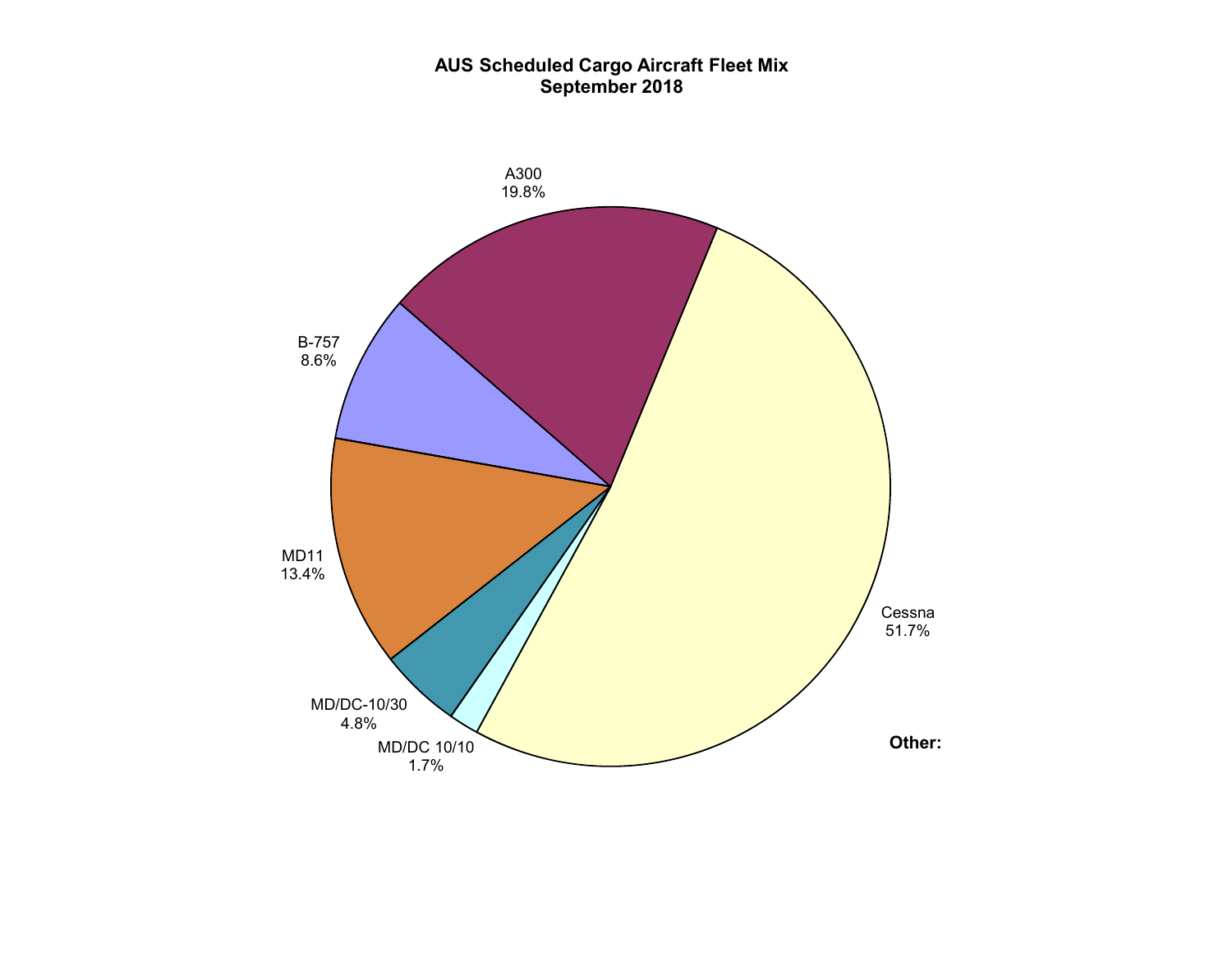# **Austin-Bergstrom International Airport**

#### **PAX Detail Report - September, 2018**

|                                                               |           |              |                   | Period   | <b>YTD</b> | <b>YTD</b> | <b>YTD</b>        |          | 2018         | 2017         | <b>Share</b> |
|---------------------------------------------------------------|-----------|--------------|-------------------|----------|------------|------------|-------------------|----------|--------------|--------------|--------------|
| Company                                                       | 09/2018   | 09/2017      | <b>Difference</b> | Change   | 2018       | 2017       | <b>Difference</b> | Change   | <b>Share</b> | <b>Share</b> | <b>Diff</b>  |
| ABC Aerolineas S.A. de C.V.                                   | 0         | 0            | 0                 | 0.0      | 41         | 0          | 41                | 0.0      | 0.0          | 0.0          | 0.0          |
| Aerovias de Mexico S.A. de C.V.                               | 2,126     | 2,170        | $-44$             | $-2.0$   | 32,145     | 27,421     | 4,724             | 17.2     | 0.3          | 0.3          | 0.0          |
| Air Canada                                                    | 3,756     | 3,561        | 195               | 5.5      | 35,089     | 30,945     | 4,144             | 13.4     | 0.3          | 0.3          | 0.0          |
| Alaska Airlines                                               | 45,405    | 28,847       | 16,558            | 57.4     | 411,007    | 196,892    | 214,115           | 108.7    | 3.5          | 1.9          | 1.6          |
| <b>Allegiant Air</b>                                          | 10,426    | 12,989       | $-2,563$          | $-19.7$  | 227,470    | 194,077    | 33,393            | 17.2     | 1.9          | 1.9          | 0.0          |
| <b>American Airlines</b>                                      | 221,905   | 209,131      | 12,774            | 6.1      | 2,072,354  | 1,938,626  | 133,728           | 6.9      | 17.6         | 19.0         | $-1.4$       |
| <b>British Airways</b>                                        | 14,961    | 11,193       | 3,768             | 33.7     | 128,024    | 96,539     | 31,485            | 32.6     | 1.1          | 0.9          | 0.1          |
| Concesionaria Vuela Compañía de<br>Aviación, S.A.P.I. de C.V. | 1,103     | 640          | 463               | 72.3     | 11,972     | 11,659     | 313               | 2.7      | 0.1          | 0.1          | 0.0          |
| <b>Condor Airlines</b>                                        | 3,170     | 3,510        | $-340$            | $-9.7$   | 18,876     | 19,046     | $-170$            | $-0.9$   | 0.2          | 0.2          | 0.0          |
| Delta Air Lines                                               | 167,079   | 145,946      | 21,133            | 14.5     | 1,575,529  | 1,297,545  | 277,984           | 21.4     | 13.4         | 12.7         | 0.7          |
| <b>Frontier Airlines</b>                                      | 112,888   | 39,597       | 73,291            | 185.1    | 857,778    | 348,163    | 509,615           | 146.4    | 7.3          | 3.4          | 3.9          |
| Iberia Airlines                                               | 0         | 0            | 0                 | 0.0      | 0          | 245        | $-245$            | $-100.0$ | 0.0          | 0.0          | 0.0          |
| JetBlue Airways                                               | 42,330    | 44,169       | $-1,839$          | $-4.2$   | 443,336    | 453,726    | $-10,390$         | $-2.3$   | 3.8          | 4.4          | $-0.7$       |
| Miami Air International                                       | $\Omega$  | $\mathbf{0}$ | $\Omega$          | 0.0      | 309        | $\Omega$   | 309               | 0.0      | 0.0          | 0.0          | 0.0          |
| Norwegian Air UK LTD                                          | 7,480     | 0            | 7,480             | 0.0      | 47,272     | $\Omega$   | 47,272            | 0.0      | 0.4          | 0.0          | 0.4          |
| Scandinavian Airlines                                         | 0         | 0            | 0                 | 0.0      | 697        | $\Omega$   | 697               | 0.0      | 0.0          | 0.0          | 0.0          |
| <b>Southwest Airlines</b>                                     | 427,629   | 407,982      | 19,647            | 4.8      | 4,116,608  | 3,798,412  | 318,196           | 8.4      | 35.0         | 37.2         | $-2.2$       |
| <b>Sun Country Airlines</b>                                   | 2,254     | 980          | 1,274             | 130.0    | 19,645     | 4,319      | 15,326            | 354.9    | 0.2          | 0.0          | 0.1          |
| Swift Air                                                     | 692       | 278          | 414               | 148.9    | 1,834      | 1,272      | 562               | 44.2     | 0.0          | 0.0          | 0.0          |
| Texas Sky                                                     | 0         | $\mathbf{0}$ | 0                 | 0.0      | $\Omega$   | 604        | $-604$            | $-100.0$ | 0.0          | 0.0          | 0.0          |
| <b>United Airlines</b>                                        | 184,504   | 175,263      | 9,241             | 5.3      | 1,731,997  | 1,660,326  | 71,671            | 4.3      | 14.7         | 16.3         | $-1.6$       |
| <b>Vacation Express</b>                                       | 0         | $\mathbf{0}$ | 0                 | 0.0      | 2,758      | 0          | 2,758             | 0.0      | 0.0          | 0.0          | 0.0          |
| <b>VIA Airlines</b>                                           | 2,069     | 242          | 1,827             | 755.0    | 15,582     | 2,150      | 13,432            | 624.7    | 0.1          | 0.0          | 0.1          |
| Virgin America                                                | 0         | 12,983       | $-12,983$         | $-100.0$ | 11,117     | 117,745    | $-106,628$        | $-90.6$  | 0.1          | 1.2          | $-1.1$       |
| Xtra Airways/Casino Express                                   | $\Omega$  | $\mathbf{0}$ | 0                 | 0.0      | 0          | 136        | $-136$            | $-100.0$ | 0.0          | 0.0          | 0.0          |
| <b>Report Totals</b>                                          | 1,249,777 | 1,099,481    | 150,296           | 13.7%    | 11,761,440 | 10,199,848 | 1,561,592         | 15.3%    |              |              |              |

#### Statistics Included in Report:

 Domestic Passengers: Enplaned Revenue, Deplaned Revenue, Enplaned Non-Revenue, Deplaned Non-Revenue Enplaned Revenue, Deplaned Revenue, Enplaned Non-Revenue, Deplaned Non-Revenue International Pre-Cleared Passengers: Enplaned Revenue, Deplaned Revenue, Enplaned Non-Revenue, Deplaned Non-Revenue South Terminal Domestic Passengers: Enplaned Revenue, Deplaned Revenue, Enplaned Non-Revenue, Deplaned Non-Revenue